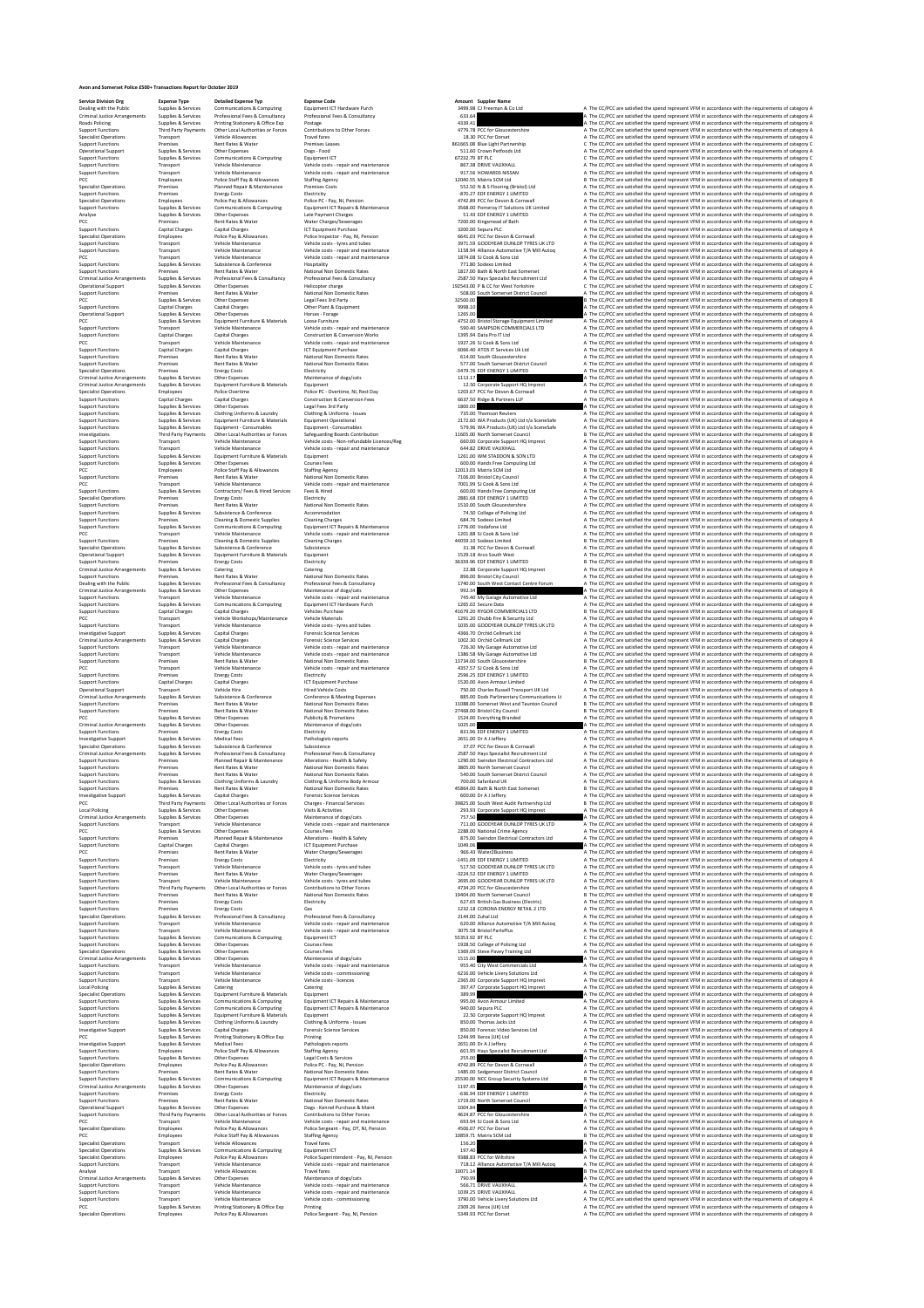Operational Support Supplies & Services Capital Charges Forensic Science Services Provinces Services 938.70 Key Forensic Services Ltd A The CC/PCC are satisfied the spend represent VFM in accordance with the requirements o

Support Functions Transport Vehicle Maintenance Vehicle costs ‐ repair and maintenance 506.64 Bristol PartsPlus A The CC/PCC are satisfied the spend represent VFM in accordance with the requirements of category A Support Functions Supplies & Services Communications & Computing Equipment ICT Repairs & Maintenance 69331.15 IBM (United Kingdom) Ltd C The CC/PCC are satisfied the spend represent VFM in accordance with the requirements of category C Analyse Transport Vehicle Allowances Travel fares 21824.88 B The CC/PCC are satisfied the spend represent VFM in accordance with the requirements of category B Criminal Justice Arrangements Supplies & Services Clothing Uniforms & Laundry Clothing & Uniforms ‐ Issues 1215.00 SOLON SECURITY LTD A The CC/PCC are satisfied the spend represent VFM in accordance with the requirements of category A PCC Premises Rent Rates & Water Water Charges/Sewerages 3701.35 Water2Business A The CC/PCC are satisfied the spend represent VFM in accordance with the requirements of category A Roads Policing Supplies & Services Printing Stationery & Office Exp Postage 3034.80 A The CC/PCC are satisfied the spend represent VFM in accordance with the requirements of category A PCC Third Party Payments Other Local Authorities or Forces Agency Payments ‐ OLAs 113050.00 Peninsula Pensions C The CC/PCC are satisfied the spend represent VFM in accordance with the requirements of category C Analyse Transport Vehicle Allowances Vehicle mileage allowance 93.33 Corporate Support HQ Imprest A The CC/PCC are satisfied the spend represent VFM in accordance with the requirements of category A Support Functions Transport Vehicle Maintenance Vehicle costs ‐ Non‐refundable Licences/Reg 825.00 Corporate Support HQ Imprest A The CC/PCC are satisfied the spend represent VFM in accordance with the requirements of category A PCC Premises Rent Rates & Water Water Charges/Sewerages 2523.64 Kingsmead of Bath A The CC/PCC are satisfied the spend represent VFM in accordance with the requirements of category A Analyse Supplies & Services Catering Catering 116.78 Corporate Support HQ Imprest A The CC/PCC are satisfied the spend represent VFM in accordance with the requirements of category A PCC Premises Rent Rates & Water Rents 8750.00 Private Pension DTB (Clifton) A The CC/PCC are satisfied the spend represent VFM in accordance with the requirements of category A Investigative Support Supplies & Services Medical Fees Pathologists reports 2651.00 Dr R J Delaney A The CC/PCC are satisfied the spend represent VFM in accordance with the requirements of category A Specialist Operations Supplies & Services Other Expenses Courses Fees 1145.00 College of Policing Ltd A The CC/PCC are satisfied the spend represent VFM in accordance with the requirements of category A Criminal Justice Arrangements Supplies & Services Other Expenses Remand costs 2861.53 Bidfood A The CC/PCC are satisfied the spend represent VFM in accordance with the requirements of category A Analyse Transport Vehicle Allowances Travel fares ‐779.85 A The CC/PCC are satisfied the spend represent VFM in accordance with the requirements of category A Support Functions Transport Vehicle Maintenance Vehicle costs ‐ repair and maintenance 676.27 Alliance Automotive T/A Mill Autoq A The CC/PCC are satisfied the spend represent VFM in accordance with the requirements of category A Specialist Operations Employees Police Pay & Allowances Police PC ‐ Pay, OT, NI, Pension, Adtnl Hrs 5235.51 PCC for Wiltshire A The CC/PCC are satisfied the spend represent VFM in accordance with the requirements of category A Support Functions Premises Rent Rates & Water National Non Domestic Rates 12449.00 South Somerset District Council B The CC/PCC are satisfied the spend represent VFM in accordance with the requirements of category B Support Functions Transport Vehicle Workshops/Maintenance Vehicle Materials 527.97 SAFETY‐KLEEN UK LTD A The CC/PCC are satisfied the spend represent VFM in accordance with the requirements of category A Support Functions Premises Energy Costs Gas 1246.26 CORONA ENERGY RETAIL 4 LTD A The CC/PCC are satisfied the spend represent VFM in accordance with the requirements of category A Support Functions Supplies & Services Other Expenses Legal Costs & Services 500.00 A The CC/PCC are satisfied the spend represent VFM in accordance with the requirements of category A PCC Third Party Payments Payments to Clients Grants ‐ Voluntary Orgs 5354.37 Womankind Bristol Women's Therapy C A The CC/PCC are satisfied the spend represent VFM in accordance with the requirements of category A Roads Policing Supplies & Services Printing Stationery & Office Exp Postage 4296.89 A The CC/PCC are satisfied the spend represent VFM in accordance with the requirements of category A Criminal Justice Arrangements Supplies & Services Other Expenses Remand costs 844.92 Bidfood A The CC/PCC are satisfied the spend represent VFM in accordance with the requirements of category A Support Functions Supplies & Services Communications & Computing Equipment ICT 810.00 A The CC/PCC are satisfied the spend represent VFM in accordance with the requirements of category A Support Functions Transport Vehicle Maintenance Vehicle costs ‐ repair and maintenance 1017.94 Bristol PartsPlus A The CC/PCC are satisfied the spend represent VFM in accordance with the requirements of category A Specialist Operations Supplies & Services Other Expenses Courses Fees 1656.33 Steve Pavey Training Ltd A The CC/PCC are satisfied the spend represent VFM in accordance with the requirements of category A PCC Supplies & Services Printing Stationery & Office Exp Printing 1820.87 Xerox (UK) Ltd A The CC/PCC are satisfied the spend represent VFM in accordance with the requirements of category A Support Functions Premises Energy Costs Electricity 519.84 EDF ENERGY 1 LIMITED A The CC/PCC are satisfied the spend represent VFM in accordance with the requirements of category A Investigative Support Supplies & Services Medical Fees Pathologists reports 2651.00 Dr A J Jeffery A The CC/PCC are satisfied the spend represent VFM in accordance with the requirements of category A Support Functions Employees Police Staff Pay & Allowances Staffing Agency 624.92 Hays Specialist Recruitment Ltd A The CC/PCC are satisfied the spend represent VFM in accordance with the requirements of category A Support Functions Transport Vehicle Maintenance Vehicle costs ‐ commissioning 10714.75 Woodway Engineering Ltd B The CC/PCC are satisfied the spend represent VFM in accordance with the requirements of category B PCC Transport Vehicle Maintenance Vehicle costs ‐ repair and maintenance 3885.95 SJ Cook & Sons Ltd A The CC/PCC are satisfied the spend represent VFM in accordance with the requirements of category A Support Functions Supplies & Services Communications & Computing Equipment ICT Repairs & Maintenance 52800.00 Gartner UK Limited C The CC/PCC are satisfied the spend represent VFM in accordance with the requirements of category C Analyse Transport Vehicle Allowances Travel fares 24204.32 B The CC/PCC are satisfied the spend represent VFM in accordance with the requirements of category B Support Functions Transport Vehicle Allowances Travel fares 2.67 Corporate Support HQ Imprest A The CC/PCC are satisfied the spend represent VFM in accordance with the requirements of category A Support Functions Supplies & Services Communications & Computing Equipment ICT Repairs & Maintenance 26639.00 SAADIAN TECHNOLOGIES LTD B The CC/PCC are satisfied the spend represent VFM in accordance with the requirements of category B Support Functions Supplies & Services Grants & Subscriptions Subscriptions 30000.00 Gallagher Bassett International Ltd B The CC/PCC are satisfied the spend represent VFM in accordance with the requirements of category B Support Functions Transport Vehicle Maintenance Vehicle costs ‐ repair and maintenance 1000.99 SAMPSON COMMERCIALS LTD A The CC/PCC are satisfied the spend represent VFM in accordance with the requirements of category A Support Functions Transport Vehicle Hire Hired Vehicle Costs 758.80 Scot Group Ltd A The CC/PCC are satisfied the spend represent VFM in accordance with the requirements of category A Support Functions Transport Vehicle Maintenance Vehicle costs ‐ repair and maintenance 545.84 Carco Group Ltd A The CC/PCC are satisfied the spend represent VFM in accordance with the requirements of category A Investigations Supplies & Services Communications & Computing Equipment ICT Hardware Purch 1520.00 Data Pro IT Ltd A The CC/PCC are satisfied the spend represent VFM in accordance with the requirements of category A Criminal Justice Arrangements Supplies & Services Other Expenses Maintenance of dogs/cats 615.24 A The CC/PCC are satisfied the spend represent VFM in accordance with the requirements of category A Support Functions Third Party Payments Other Local Authorities or Forces Contributions to Other Forces 4706.63 PCC for Gloucestershire A The CC/PCC are satisfied the spend represent VFM in accordance with the requirements of category A Support Functions Supplies & Services Communications & Computing Equipment ICT Repairs & Maintenance 6705.00 CIVICA UK LTD A The CC/PCC are satisfied the spend represent VFM in accordance with the requirements of category A Support Functions Transport Vehicle Maintenance Vehicle costs ‐ repair and maintenance 665.92 DRIVE VAUXHALL A The CC/PCC are satisfied the spend represent VFM in accordance with the requirements of category A Support Functions Premises Cleaning & Domestic Supplies Cleaning Charges 42623.79 Sodexo Limited B The CC/PCC are satisfied the spend represent VFM in accordance with the requirements of category B Support Functions Supplies & Services Contractors/ Fees & Hired Services Fees & Hired 699.86 Crossbow Education Ltd A The CC/PCC are satisfied the spend represent VFM in accordance with the requirements of category A Support Functions Supplies & Services Communications & Computing Equipment ICT Software 7637.17 INSIGHT DIRECT (UK) LTD A The CC/PCC are satisfied the spend represent VFM in accordance with the requirements of category A PCC Supplies & Services Communications & Computing Equipment ICT Consumables 2661.00 Tangible Benefit Limited A The CC/PCC are satisfied the spend represent VFM in accordance with the requirements of category A Support Functions Premises Energy Costs Electricity ‐1423.74 EDF ENERGY 1 LIMITED A The CC/PCC are satisfied the spend represent VFM in accordance with the requirements of category A Roads Policing Supplies & Services Printing Stationery & Office Exp Postage 5719.59 A The CC/PCC are satisfied the spend represent VFM in accordance with the requirements of category A PCC Supplies & Services Equipment Furniture & Materials Equipment 19300.00 B The CC/PCC are satisfied the spend represent VFM in accordance with the requirements of category B Support Functions Supplies & Services Other Expenses Payment of Claims ‐ 3rd Party 3970.62 A The CC/PCC are satisfied the spend represent VFM in accordance with the requirements of category A Support Functions Premises Rent Rates & Water National Non Domestic Rates 46368.00 South Gloucestershire B The CC/PCC are satisfied the spend represent VFM in accordance with the requirements of category B Support Functions Premises Planned Repair & Maintenance Grounds Maintenance 1400.00 SJH BUTLER A The CC/PCC are satisfied the spend represent VFM in accordance with the requirements of category A Support Functions Supplies & Services Communications & Computing Equipment ICT Repairs & Maintenance 3936.00 Pomeroy IT Solutions UK Limited A The CC/PCC are satisfied the spend represent VFM in accordance with the requirements of category A Support Functions Third Party Payments Other Local Authorities or Forces Contributions to Other Forces 4893.81 PCC for Gloucestershire A The CC/PCC are satisfied the spend represent VFM in accordance with the requirements of category A Support Functions Premises Cleaning & Domestic Supplies Cleaning Charges 15674.03 Sodexo Limited B The CC/PCC are satisfied the spend represent VFM in accordance with the requirements of category B PCC Supplies & Services Communications & Computing Equipment ICT Repairs & Maintenance 8083.50 Microsoft Ltd A The CC/PCC are satisfied the spend represent VFM in accordance with the requirements of category A Support Functions Premises Energy Costs Gas 4023.11 CORONA ENERGY RETAIL 4 LTD A The CC/PCC are satisfied the spend represent VFM in accordance with the requirements of category A Specialist Operations Supplies & Services Subsistence & Conference Subsistence 14.11 PCC for Wiltshire A The CC/PCC are satisfied the spend represent VFM in accordance with the requirements of category A Analyse Supplies & Services Other Expenses Financial Adjustments 10000.00 Corporate Support HQ Imprest B The CC/PCC are satisfied the spend represent VFM in accordance with the requirements of category B Support Functions Supplies & Services Subsistence & Conference Hospitality 1293.33 Pig on the Hill Ltd A The CC/PCC are satisfied the spend represent VFM in accordance with the requirements of category A Support Functions Transport Vehicle Maintenance Vehicle costs ‐ repair and maintenance 1178.85 My Garage Automotive Ltd A The CC/PCC are satisfied the spend represent VFM in accordance with the requirements of category A Support Functions Transport Vehicle Maintenance Vehicle costs ‐ repair and maintenance 2231.05 BRISTOL STREET MOTORS A The CC/PCC are satisfied the spend represent VFM in accordance with the requirements of category A Support Functions Supplies & Services Other Expenses Legal Fees 3rd Party 678.00 A The CC/PCC are satisfied the spend represent VFM in accordance with the requirements of category A Disused Third Party Payments Payments to Clients Grants ‐ Voluntary Orgs 17361.50 The Nelson Trust B The CC/PCC are satisfied the spend represent VFM in accordance with the requirements of category B Support Functions Transport Vehicle Maintenance Vehicle costs ‐ repair and maintenance 742.62 MJ Fews Ltd A The CC/PCC are satisfied the spend represent VFM in accordance with the requirements of category A PCC Premises Rent Rates & Water Water Charges/Sewerages 1523.29 Water2Business A The CC/PCC are satisfied the spend represent VFM in accordance with the requirements of category A Support Functions Premises Rent Rates & Water National Non Domestic Rates 500.00 Monmouthshire County Council A The CC/PCC are satisfied the spend represent VFM in accordance with the requirements of category A Support Functions Premises Rent Rates & Water National Non Domestic Rates 2003.00 Somerset West and Taunton Council A The CC/PCC are satisfied the spend represent VFM in accordance with the requirements of category A Support Functions Supplies & Services Professional Fees & Consultancy Professional Fees & Consultancy 941.10 A The CC/PCC are satisfied the spend represent VFM in accordance with the requirements of category A PCC Transport Vehicle Maintenance Vehicle costs ‐ repair and maintenance 3542.69 SJ Cook & Sons Ltd A The CC/PCC are satisfied the spend represent VFM in accordance with the requirements of category A Local Policing Third Party Payments Other Local Authorities or Forces Contributions to Other Forces 910.00 PCC for Lancashire A The CC/PCC are satisfied the spend represent VFM in accordance with the requirements of category A Criminal Justice Arrangements Supplies & Services Other Expenses Maintenance of dogs/cats 1197.45 A The CC/PCC are satisfied the spend represent VFM in accordance with the requirements of category A Investigative Support Supplies & Services Medical Fees Pathologists reports 2651.00 DR BN PURDUE A The CC/PCC are satisfied the spend represent VFM in accordance with the requirements of category A Specialist Operations Supplies & Services Subsistence & Conference Accommodation 1195.60 Corporate Support HQ Imprest A The CC/PCC are satisfied the spend represent VFM in accordance with the requirements of category A Support Functions Transport Vehicle Maintenance Vehicle costs ‐ repair and maintenance 697.61 BMW (UK) Ltd A The CC/PCC are satisfied the spend represent VFM in accordance with the requirements of category A Local Policing Transport Vehicle Allowances Vehicle mileage allowance 204.37 Corporate Support HQ Imprest A The CC/PCC are satisfied the spend represent VFM in accordance with the requirements of category A Criminal Justice Arrangements Supplies & Services Other Expenses Remand costs 637.66 Bidfood A The CC/PCC are satisfied the spend represent VFM in accordance with the requirements of category A Support Functions Transport Vehicle Allowances Travel fares 7.92 A The CC/PCC are satisfied the spend represent VFM in accordance with the requirements of category A Investigations Supplies & Services Catering Catering 2260.00 UNIVERSITY OF THE WEST OF ENGLAND A The CC/PCC are satisfied the spend represent VFM in accordance with the requirements of category A PCC Supplies & Services Contractors/ Fees & Hired Services Fees & Hired 10492.76 National Offender Management Servic B The CC/PCC are satisfied the spend represent VFM in accordance with the requirements of category B Support Functions Premises Energy Costs Electricity 3204.70 EDF ENERGY 1 LIMITED A The CC/PCC are satisfied the spend represent VFM in accordance with the requirements of category A Support Functions Supplies & Services Equipment Furniture & Materials Loose Furniture 5361.40 Blue Light Partnership A The CC/PCC are satisfied the spend represent VFM in accordance with the requirements of category A Support Functions Premises Waste Disposal – Premises Waste Disposal – Premises 785.18 SUEZ Recycling and Recovery UK Ltd A The CC/PCC are satisfied the spend represent VFM in accordance with the requirements of category A Local Policing Supplies & Services Catering Catering 658.00 Sodexo Limited A The CC/PCC are satisfied the spend represent VFM in accordance with the requirements of category A PCC Transport Vehicle Workshops/Maintenance Vehicle Materials 971.60 Walker Fire UK Ltd A The CC/PCC are satisfied the spend represent VFM in accordance with the requirements of category A PCC Third Party Payments Payments to Clients Grants ‐ Voluntary Orgs 3365.50 SOMERSET COUNTY COUNCIL A The CC/PCC are satisfied the spend represent VFM in accordance with the requirements of category A Support Functions Premises Rent Rates & Water National Non Domestic Rates 859.00 North Somerset Council A The CC/PCC are satisfied the spend represent VFM in accordance with the requirements of category A Support Functions Supplies & Services Other Expenses Legal Fees 3rd Party 40000.00 B The CC/PCC are satisfied the spend represent VFM in accordance with the requirements of category B Support Functions Premises Energy Costs Gas 1185.87 CORONA ENERGY RETAIL 4 LTD A The CC/PCC are satisfied the spend represent VFM in accordance with the requirements of category A Support Functions Supplies & Services Communications & Computing Equipment ICT Software 19500.00 JML Software Solutions Ltd B The CC/PCC are satisfied the spend represent VFM in accordance with the requirements of category B PCC Transport Vehicle Maintenance Vehicle costs ‐ repair and maintenance 1863.86 SJ Cook & Sons Ltd A The CC/PCC are satisfied the spend represent VFM in accordance with the requirements of category A Support Functions Transport Vehicle Maintenance Vehicle costs ‐ repair and maintenance 685.70 DRIVE VAUXHALL A The CC/PCC are satisfied the spend represent VFM in accordance with the requirements of category A Support Functions Premises Cleaning & Domestic Supplies Cleaning Charges 16039.21 Sodexo Limited B The CC/PCC are satisfied the spend represent VFM in accordance with the requirements of category B Support Functions Premises Energy Costs Electricity ‐1514.20 EDF ENERGY 1 LIMITED A The CC/PCC are satisfied the spend represent VFM in accordance with the requirements of category A PCC Third Party Payments Payments to Clients Grants ‐ Voluntary Orgs 3365.50 SOMERSET COUNTY COUNCIL A The CC/PCC are satisfied the spend represent VFM in accordance with the requirements of category A Criminal Justice Arrangements Supplies & Services Professional Fees & Consultancy Professional Fees & Consultancy 2587.50 Hays Specialist Recruitment Ltd A The CC/PCC are satisfied the spend represent VFM in accordance with the requirements of category A PCC Premises Rent Rates & Water Water Charges/Sewerages 5484.09 Water2Business A The CC/PCC are satisfied the spend represent VFM in accordance with the requirements of category A Specialist Operations Supplies & Services Contractors/ Fees & Hired Services Fees & Hired 30.00 A The CC/PCC are satisfied the spend represent VFM in accordance with the requirements of category A Specialist Operations Premises Cleaning & Domestic Supplies Cleaning Charges 1061.51 Sodexo Limited B The CC/PCC are satisfied the spend represent VFM in accordance with the requirements of category B Support Functions Supplies & Services Communications & Computing Equipment ICT Repairs & Maintenance 1000.00 Axios Systems Plc A The CC/PCC are satisfied the spend represent VFM in accordance with the requirements of category A PCC Third Party Payments Payments to Clients Grants ‐ Voluntary Orgs 32429.92 Next Link B The CC/PCC are satisfied the spend represent VFM in accordance with the requirements of category B Specialist Operations Supplies & Services Equipment Furniture & Materials Equipment 859.04 Senator International Ltd A The CC/PCC are satisfied the spend represent VFM in accordance with the requirements of category A Criminal Justice Arrangements Supplies & Services Other Expenses Maintenance of dogs/cats 757.50 A The CC/PCC are satisfied the spend represent VFM in accordance with the requirements of category A PCC Capital Charges Capital Charges ICT Equipment Purchase 38970.00 Tangible Benefit Limited B The CC/PCC are satisfied the spend represent VFM in accordance with the requirements of category B Support Functions Transport Vehicle Maintenance Vehicle costs ‐ repair and maintenance 2059.01 BMW (UK) Ltd A The CC/PCC are satisfied the spend represent VFM in accordance with the requirements of category A Roads Policing Supplies & Services Printing Stationery & Office Exp Postage 6557.20 A The CC/PCC are satisfied the spend represent VFM in accordance with the requirements of category A Specialist Operations Supplies & Services Subsistence & Conference Subsistence 55.04 PCC for Devon & Cornwall A The CC/PCC are satisfied the spend represent VFM in accordance with the requirements of category A Criminal Justice Arrangements Supplies & Services Other Expenses Maintenance of dogs/cats 1197.45 A The CC/PCC are satisfied the spend represent VFM in accordance with the requirements of category A Investigative Support Supplies & Services Capital Charges Forensic Science Services 5505.65 Orchid Cellmark Ltd A The CC/PCC are satisfied the spend represent VFM in accordance with the requirements of category A Support Functions Capital Charges Capital Charges Construction & Conversion Works 2093.91 Data Pro IT Ltd A The CC/PCC are satisfied the spend represent VFM in accordance with the requirements of category A Support Functions Supplies & Services Other Expenses Courses Fees 1200.00 Belbin Associates A The CC/PCC are satisfied the spend represent VFM in accordance with the requirements of category A Criminal Justice Arrangements Supplies & Services Other Expenses VIPER Managed Services 97441.00 P & CC for West Yorkshire C The CC/PCC are satisfied the spend represent VFM in accordance with the requirements of category C Specialist Operations Premises Energy Costs Electricity ‐3983.37 EDF ENERGY 1 LIMITED A The CC/PCC are satisfied the spend represent VFM in accordance with the requirements of category A Specialist Operations Supplies & Services Professional Fees & Consultancy Professional Fees & Consultancy 2000.00 Euro‐Recycling Ltd A The CC/PCC are satisfied the spend represent VFM in accordance with the requirements of category A Support Functions Employees Police Staff Pay & Allowances Staffing Agency 514.64 Hays Specialist Recruitment Ltd A The CC/PCC are satisfied the spend represent VFM in accordance with the requirements of category A Support Functions Transport Vehicle Maintenance Vehicle costs ‐ licences 4865.00 Corporate Support HQ Imprest A The CC/PCC are satisfied the spend represent VFM in accordance with the requirements of category A Support Functions Premises Planned Repair & Maintenance Alterations to Buildings 1801.00 Commercial Transfer Limited A The CC/PCC are satisfied the spend represent VFM in accordance with the requirements of category A Start for the start of the two constraints in the start of the start of the start of the start of the start of the start of the start of the start of the start of the start of the start of the start of the start of the st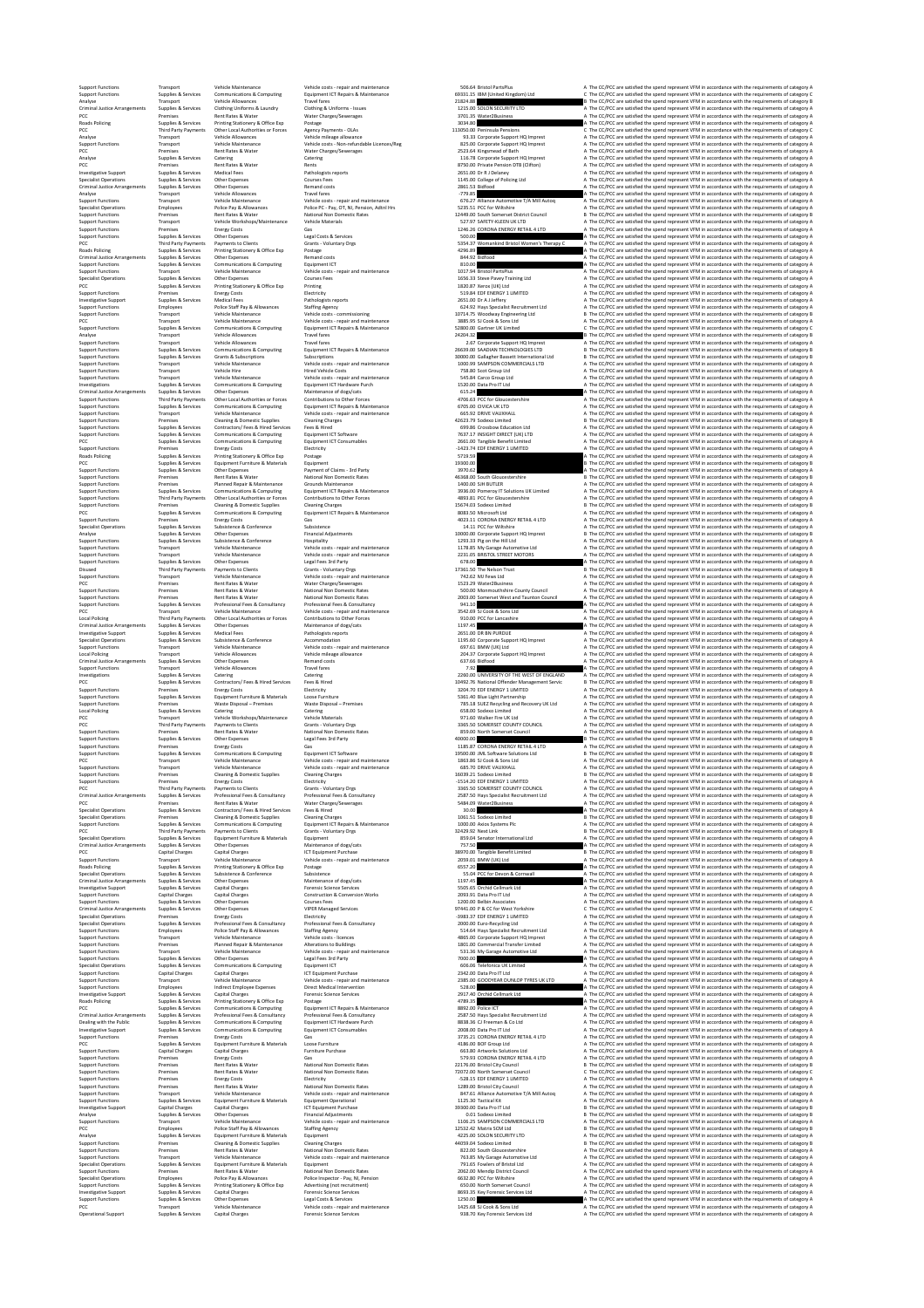Support Functions Premises Planned Repair & Maintenance Alterations to Buildings 3010.00 Romac Building Contractors Ltd A The CC/PCC are satisfied the spend represent VFM in accordance with the requirements of category A Support Functions Supplies & Services Other Expenses Courses Fees 625.00 Sancus Solutions Ltd A The CC/PCC are satisfied the spend represent VFM in accordance with the requirements of category A Support Functions Transport Vehicle Maintenance Vehicle costs ‐ tyres and tubes 927.24 GOODYEAR DUNLOP TYRES UK LTD A The CC/PCC are satisfied the spend represent VFM in accordance with the requirements of category A Support Functions Transport Vehicle Maintenance Vehicle costs ‐ commissioning 840.96 RSG ENGINEERING LTD A The CC/PCC are satisfied the spend represent VFM in accordance with the requirements of category A Support Functions Capital Charges Capital Charges Vehicles Purchase 41679.20 RYGOR COMMERCIALS LTD B The CC/PCC are satisfied the spend represent VFM in accordance with the requirements of category B Investigative Support Supplies & Services Capital Charges Forensic Science Services 4642.40 Orchid Cellmark Ltd A The CC/PCC are satisfied the spend represent VFM in accordance with the requirements of category A Support Functions Premises Planned Repair & Maintenance Security 2950.00 Avon Armour Limited A The CC/PCC are satisfied the spend represent VFM in accordance with the requirements of category A Support Functions Capital Charges Capital Charges Other Plant & Equipment 5000.00 Cleartone Telecoms Ltd A The CC/PCC are satisfied the spend represent VFM in accordance with the requirements of category A Support Functions Supplies & Services Equipment Furniture & Materials Equipment Operational 4258.27 Tactical Kit A The CC/PCC are satisfied the spend represent VFM in accordance with the requirements of category A Criminal Justice Arrangements Supplies & Services Other Expenses Maintenance of dogs/cats 675.24 A The CC/PCC are satisfied the spend represent VFM in accordance with the requirements of category A Investigations Supplies & Services Professional Fees & Consultancy Professional Fees & Consultancy 534.59 A The CC/PCC are satisfied the spend represent VFM in accordance with the requirements of category A Investigative Support Supplies & Services Capital Charges Forensic Science Services 8378.27 Key Forensic Services Ltd A The CC/PCC are satisfied the spend represent VFM in accordance with the requirements of category A Analyse Supplies & Services Other Expenses Late Payment Charges 19.39 EDF ENERGY 1 LIMITED A The CC/PCC are satisfied the spend represent VFM in accordance with the requirements of category A Analyse Supplies & Services Other Expenses Late Payment Charges 7.43 EDF ENERGY 1 LIMITED A The CC/PCC are satisfied the spend represent VFM in accordance with the requirements of category A Support Functions Transport Vehicle Maintenance Vehicle costs ‐ repair and maintenance 517.11 Volkswagen Group UK Ltd Vehicles A The CC/PCC are satisfied the spend represent VFM in accordance with the requirements of category A Roads Policing Premises Rent Rates & Water National Non Domestic Rates 3125.00 NORTH SOMERSET COUNCIL A The CC/PCC are satisfied the spend represent VFM in accordance with the requirements of category A PCC Supplies & Services Medical Fees Drugs & Medical Requisites 861.00 Midland Pathology Services Ltd A The CC/PCC are satisfied the spend represent VFM in accordance with the requirements of category A Support Functions Supplies & Services Other Expenses Legal Fees 3rd Party 950.00 A The CC/PCC are satisfied the spend represent VFM in accordance with the requirements of category A Support Functions Premises Cleaning & Domestic Supplies Cleaning Charges 1791.87 Sodexo Limited A The CC/PCC are satisfied the spend represent VFM in accordance with the requirements of category A Local Policing Supplies & Services Catering Catering 705.84 Sodexo Limited A The CC/PCC are satisfied the spend represent VFM in accordance with the requirements of category A Support Functions Supplies & Services Other Expenses Courses Fees 920.38 College of Policing Ltd A The CC/PCC are satisfied the spend represent VFM in accordance with the requirements of category A Specialist Operations Supplies & Services Capital Charges Forensic Science Services 199.66 Key Forensic Services Ltd A The CC/PCC are satisfied the spend represent VFM in accordance with the requirements of category A Specialist Operations Transport Vehicle Allowances Travel fares 48.80 PCC for Devon & Cornwall A The CC/PCC are satisfied the spend represent VFM in accordance with the requirements of category A Support Functions Supplies & Services Equipment Furniture & Materials Equipment 727.43 CPC A The CC/PCC are satisfied the spend represent VFM in accordance with the requirements of category A Support Functions Premises Energy Costs Electricity 582.75 EDF ENERGY 1 LIMITED A The CC/PCC are satisfied the spend represent VFM in accordance with the requirements of category A Analyse Transport Vehicle Allowances Travel fares 14498.29 B The CC/PCC are satisfied the spend represent VFM in accordance with the requirements of category B Investigative Support Supplies & Services Capital Charges Forensic Science Services 6553.44 Orchid Cellmark Ltd A The CC/PCC are satisfied the spend represent VFM in accordance with the requirements of category A Specialist Operations Employees Police Staff Pay & Allowances Police Staff ‐ Pay, NI, Pension 4967.38 PCC for Wiltshire A The CC/PCC are satisfied the spend represent VFM in accordance with the requirements of category A Support Functions Premises Energy Costs Gas 605.05 CORONA ENERGY RETAIL 4 LTD A The CC/PCC are satisfied the spend represent VFM in accordance with the requirements of category A PCC Transport Vehicle Maintenance Vehicle costs ‐ repair and maintenance 2827.69 SJ Cook & Sons Ltd A The CC/PCC are satisfied the spend represent VFM in accordance with the requirements of category A Support Functions Supplies & Services Contractors/ Fees & Hired Services Fees & Hired 3000.00 Sodexo Limited A The CC/PCC are satisfied the spend represent VFM in accordance with the requirements of category A Criminal Justice Arrangements Supplies & Services Other Expenses Maintenance of dogs/cats 1197.45 A The CC/PCC are satisfied the spend represent VFM in accordance with the requirements of category A Support Functions Supplies & Services Communications & Computing Equipment ICT Repairs & Maintenance 1187.50 Sonic Communications (INT) Ltd A The CC/PCC are satisfied the spend represent VFM in accordance with the requirements of category A Investigations Supplies & Services Professional Fees & Consultancy Professional Fees & Consultancy 932.92 A The CC/PCC are satisfied the spend represent VFM in accordance with the requirements of category A Support Functions Supplies & Services Other Expenses Legal Fees 3rd Party 634.50 A The CC/PCC are satisfied the spend represent VFM in accordance with the requirements of category A Analyse Transport Vehicle Allowances Travel fares 16415.86 B The CC/PCC are satisfied the spend represent VFM in accordance with the requirements of category B Specialist Operations Supplies & Services Equipment Furniture & Materials Equipment 2141.20 Ecosystem Ltd A The CC/PCC are satisfied the spend represent VFM in accordance with the requirements of category A Support Functions Supplies & Services Contractors/ Fees & Hired Services Fees & Hired 1440.00 Health Work Ltd A The CC/PCC are satisfied the spend represent VFM in accordance with the requirements of category A Support Functions Capital Charges Capital Charges ICT Equipment Purchase 14308.08 ATOS IT Services Uk Ltd B The CC/PCC are satisfied the spend represent VFM in accordance with the requirements of category B PCC Transport Vehicle Maintenance Vehicle costs ‐ repair and maintenance 1444.64 SJ Cook & Sons Ltd A The CC/PCC are satisfied the spend represent VFM in accordance with the requirements of category A Support Functions Supplies & Services Communications & Computing Equipment ICT Repairs & Maintenance 29746.31 Capita Secure Information Solutions B The CC/PCC are satisfied the spend represent VFM in accordance with the requirements of category B Specialist Operations Transport Vehicle Allowances Travel fares 17.40 PCC for Dorset A The CC/PCC are satisfied the spend represent VFM in accordance with the requirements of category A Support Functions Transport Vehicle Maintenance Vehicle costs ‐ repair and maintenance 573.05 DRIVE VAUXHALL A The CC/PCC are satisfied the spend represent VFM in accordance with the requirements of category A Local Policing Supplies & Services Subsistence & Conference Subsistence 18.23 Corporate Support HQ Imprest A The CC/PCC are satisfied the spend represent VFM in accordance with the requirements of category A PCC Supplies & Services Other Expenses Courses Fees 600.00 National Offender Management Servic A The CC/PCC are satisfied the spend represent VFM in accordance with the requirements of category A Support Functions Premises Rent Rates & Water National Non Domestic Rates 11542.00 South Gloucestershire B The CC/PCC are satisfied the spend represent VFM in accordance with the requirements of category B Support Functions Premises Energy Costs Electricity 609.50 British Gas Business (Electric) A The CC/PCC are satisfied the spend represent VFM in accordance with the requirements of category A Support Functions Transport Vehicle Maintenance Vehicle costs ‐ commissioning 10714.75 Woodway Engineering Ltd B The CC/PCC are satisfied the spend represent VFM in accordance with the requirements of category B Support Functions Supplies & Services Other Expenses Legal Fees 3rd Party 9336.50 A The CC/PCC are satisfied the spend represent VFM in accordance with the requirements of category A Support Functions Premises Rent Rates & Water National Non Domestic Rates 7661.00 Bristol City Council A The CC/PCC are satisfied the spend represent VFM in accordance with the requirements of category A Specialist Operations Employees Police Pay & Allowances Police PC ‐ Pay, NI, Pension 4624.88 PCC for Devon & Cornwall A The CC/PCC are satisfied the spend represent VFM in accordance with the requirements of category A Disused Third Party Payments Payments to Clients Grants ‐ Voluntary Orgs 13200.00 Somerset Activity & Sports Partners B The CC/PCC are satisfied the spend represent VFM in accordance with the requirements of category B PCC Supplies & Services Capital Charges Forensic Science Services 1800.00 A The CC/PCC are satisfied the spend represent VFM in accordance with the requirements of category A Criminal Justice Arrangements Supplies & Services Subsistence & Conference Subsistence 68.42 Corporate Support HQ Imprest A The CC/PCC are satisfied the spend represent VFM in accordance with the requirements of category A Specialist Operations Premises Cleaning & Domestic Supplies Cleaning Charges 174.92 Sodexo Limited A The CC/PCC are satisfied the spend represent VFM in accordance with the requirements of category A Support Functions Transport Vehicle Maintenance Vehicle costs ‐ repair and maintenance 4000.00 MOBILE WINDSCREENS LTD A The CC/PCC are satisfied the spend represent VFM in accordance with the requirements of category A Investigations Supplies & Services Equipment Furniture & Materials Equipment 546.00 Reveal Media Ltd A The CC/PCC are satisfied the spend represent VFM in accordance with the requirements of category A Investigative Support Supplies & Services Capital Charges Forensic Science Services 2754.09 SOCOTEC UK Ltd A The CC/PCC are satisfied the spend represent VFM in accordance with the requirements of category A PCC Transport Vehicle Maintenance Vehicle costs ‐ repair and maintenance 2096.82 SJ Cook & Sons Ltd A The CC/PCC are satisfied the spend represent VFM in accordance with the requirements of category A Investigative Support Supplies & Services Capital Charges Forensic Science Services 3840.20 Orchid Cellmark Ltd A The CC/PCC are satisfied the spend represent VFM in accordance with the requirements of category A Criminal Justice Arrangements Supplies & Services Other Expenses Maintenance of dogs/cats 1569.72 A The CC/PCC are satisfied the spend represent VFM in accordance with the requirements of category A Support Functions Capital Charges Capital Charges ICT Equipment Purchase 5442.00 Data Pro IT Ltd A The CC/PCC are satisfied the spend represent VFM in accordance with the requirements of category A Support Functions Premises Energy Costs Electricity 622.20 British Gas Business (Electric) A The CC/PCC are satisfied the spend represent VFM in accordance with the requirements of category A Specialist Operations Supplies & Services Communications & Computing Equipment ICT 766.76 Specialist Computer Centres A The CC/PCC are satisfied the spend represent VFM in accordance with the requirements of category A PCC Transport Vehicle Maintenance Vehicle costs ‐ repair and maintenance 816.95 CANM8 Ltd A The CC/PCC are satisfied the spend represent VFM in accordance with the requirements of category A Analyse Supplies & Services Other Expenses Financial Adjustments ‐0.06 Sodexo Limited B The CC/PCC are satisfied the spend represent VFM in accordance with the requirements of category B Support Functions Supplies & Services Contractors/ Fees & Hired Services Fees & Hired 940.30 POSTURITE (UK) LTD A The CC/PCC are satisfied the spend represent VFM in accordance with the requirements of category A Support Functions Premises Energy Costs Electricity 588.28 EDF ENERGY 1 LIMITED A The CC/PCC are satisfied the spend represent VFM in accordance with the requirements of category A Support Functions Supplies & Services Printing Stationery & Office Exp Postage 504.55 Pitney Bowes Ltd A The CC/PCC are satisfied the spend represent VFM in accordance with the requirements of category A Criminal Justice Arrangements Supplies & Services Other Expenses Maintenance of dogs/cats 577.74 A The CC/PCC are satisfied the spend represent VFM in accordance with the requirements of category A Support Functions Premises Rent Rates & Water National Non Domestic Rates 3805.00 Bristol City Council A The CC/PCC are satisfied the spend represent VFM in accordance with the requirements of category A PCC Employees Police Staff Pay & Allowances Staffing Agency 12844.30 Matrix SCM Ltd B The CC/PCC are satisfied the spend represent VFM in accordance with the requirements of category B PCC Transport Vehicle Maintenance Vehicle costs ‐ repair and maintenance 2992.23 SJ Cook & Sons Ltd A The CC/PCC are satisfied the spend represent VFM in accordance with the requirements of category A Support Functions Employees Police Staff Pay & Allowances Staffing Agency 606.55 Hays Specialist Recruitment Ltd A The CC/PCC are satisfied the spend represent VFM in accordance with the requirements of category A Specialist Operations Supplies & Services Contractors/ Fees & Hired Services Fees & Hired 1385.00 Steve Pavey Training Ltd A The CC/PCC are satisfied the spend represent VFM in accordance with the requirements of category A Support Functions Premises Rent Rates & Water National Non Domestic Rates 2320.00 Bath & North East Somerset A The CC/PCC are satisfied the spend represent VFM in accordance with the requirements of category A Support Functions Capital Charges Capital Charges Construction & Conversion Works 127972.00 MELHUISH & SAUNDERS LTD C The CC/PCC are satisfied the spend represent VFM in accordance with the requirements of category C Disused Third Party Payments Payments to Clients Grants ‐ Voluntary Orgs 7175.50 Redeeming Our Communities A The CC/PCC are satisfied the spend represent VFM in accordance with the requirements of category A Specialist Operations Premises Planned Repair & Maintenance Premises Costs 850.00 Romac Building Contractors Ltd A The CC/PCC are satisfied the spend represent VFM in accordance with the requirements of category A PCC Transport Vehicle Maintenance Vehicle costs ‐ repair and maintenance 1682.02 SJ Cook & Sons Ltd A The CC/PCC are satisfied the spend represent VFM in accordance with the requirements of category A Support Functions Supplies & Services Professional Fees & Consultancy Professional Fees & Consultancy 25361.38 IBM (United Kingdom) Ltd B The CC/PCC are satisfied the spend represent VFM in accordance with the requirements of category B Support Functions Premises Energy Costs Electricity ‐3313.60 EDF ENERGY 1 LIMITED A The CC/PCC are satisfied the spend represent VFM in accordance with the requirements of category A Specialist Operations Premises Cleaning & Domestic Supplies Cleaning Charges 1061.52 Sodexo Limited B The CC/PCC are satisfied the spend represent VFM in accordance with the requirements of category B Criminal Justice Arrangements Supplies & Services Other Expenses Maintenance of dogs/cats 772.54 A The CC/PCC are satisfied the spend represent VFM in accordance with the requirements of category A PCC Supplies & Services Professional Fees & Consultancy Professional Fees & Consultancy 638.25 A The CC/PCC are satisfied the spend represent VFM in accordance with the requirements of category A Support Functions Premises Cleaning & Domestic Supplies Cleaning Charges 10075.28 Sodexo Limited B The CC/PCC are satisfied the spend represent VFM in accordance with the requirements of category B Analyse Supplies & Services Other Expenses Financial Adjustments 0.01 College of Policing Ltd A The CC/PCC are satisfied the spend represent VFM in accordance with the requirements of category A Criminal Justice Arrangements Supplies & Services Printing Stationery & Office Exp Stationery 960.00 Blue Light Partnership A The CC/PCC are satisfied the spend represent VFM in accordance with the requirements of category A PCC Supplies & Services Equipment Furniture & Materials Equipment 5548.00 A The CC/PCC are satisfied the spend represent VFM in accordance with the requirements of category A PCC Third Party Payments Payments to Clients Grants ‐ Voluntary Orgs 25000.00 Julian House B The CC/PCC are satisfied the spend represent VFM in accordance with the requirements of category B Support Functions Transport Vehicle Hire Hired Vehicle Costs 1125.00 COUNTY CARS A The CC/PCC are satisfied the spend represent VFM in accordance with the requirements of category A Support Functions Transport Vehicle Maintenance Vehicle costs ‐ Non‐refundable Licences/Reg 45.83 Corporate Support HQ Imprest A The CC/PCC are satisfied the spend represent VFM in accordance with the requirements of category A Support Functions Premises Rent Rates & Water National Non Domestic Rates 1105.00 Mendip District Council A The CC/PCC are satisfied the spend represent VFM in accordance with the requirements of category A Support Functions Capital Charges Capital Charges Construction & Conversion Works 77923.31 D R Jones (Yeovil) Ltd C The CC/PCC are satisfied the spend represent VFM in accordance with the requirements of category C Support Functions Premises Rent Rates & Water National Non Domestic Rates 1043.00 Bath & North East Somerset A The CC/PCC are satisfied the spend represent VFM in accordance with the requirements of category A PCC Capital Charges Capital Charges ICT Equipment Purchase 1237.50 JL Corporate Ltd A The CC/PCC are satisfied the spend represent VFM in accordance with the requirements of category A Criminal Justice Arrangements Supplies & Services Other Expenses Maintenance of dogs/cats 1272.00 A The CC/PCC are satisfied the spend represent VFM in accordance with the requirements of category A Support Functions Supplies & Services Other Expenses Payment of Claims ‐ 3rd Party 4696.00 A The CC/PCC are satisfied the spend represent VFM in accordance with the requirements of category A Support Functions Capital Charges Capital Charges ICT Equipment Purchase 224420.26 Specialist Computer Centres C The CC/PCC are satisfied the spend represent VFM in accordance with the requirements of category C Support Functions Transport Vehicle Allowances Travel fares 26.40 A The CC/PCC are satisfied the spend represent VFM in accordance with the requirements of category A Specialist Operations Premises Rent Rates & Water National Non Domestic Rates 1191.00 North Somerset Council A The CC/PCC are satisfied the spend represent VFM in accordance with the requirements of category A Analyse Supplies & Services Other Expenses Financial Adjustments ‐0.30 Interspiro Ltd A The CC/PCC are satisfied the spend represent VFM in accordance with the requirements of category A Support Functions Supplies & Services Other Expenses Cost Of Appeals 750.00 A The CC/PCC are satisfied the spend represent VFM in accordance with the requirements of category A Specialist Operations Transport Vehicle Maintenance Vehicle costs ‐ repair and maintenance 7.00 A The CC/PCC are satisfied the spend represent VFM in accordance with the requirements of category A Support Functions Transport Vehicle Maintenance Vehicle costs ‐ repair and maintenance 1178.85 My Garage Automotive Ltd A The CC/PCC are satisfied the spend represent VFM in accordance with the requirements of category A Criminal Justice Arrangements Supplies & Services Other Expenses Remand costs 1287.00 First West of England Ltd A The CC/PCC are satisfied the spend represent VFM in accordance with the requirements of category A Support Functions Supplies & Services Other Expenses Legal Costs & Services 702.50 A The CC/PCC are satisfied the spend represent VFM in accordance with the requirements of category A Roads Policing Supplies & Services Printing Stationery & Office Exp Postage 4579.93 A The CC/PCC are satisfied the spend represent VFM in accordance with the requirements of category A Criminal Justice Arrangements Transport Vehicle Hire Taxis 11.70 Corporate Support HQ Imprest A The CC/PCC are satisfied the spend represent VFM in accordance with the requirements of category A Investigative Support Supplies & Services Capital Charges Forensic Science Services 4721.81 Key Forensic Services Ltd A The CC/PCC are satisfied the spend represent VFM in accordance with the requirements of category A Support Functions Capital Charges Capital Charges ICT Equipment Purchase 7256.00 Data Pro IT Ltd A The CC/PCC are satisfied the spend represent VFM in accordance with the requirements of category A Investigative Support Supplies & Services Capital Charges Forensic Science Services 10937.55 Orchid Cellmark Ltd B The CC/PCC are satisfied the spend represent VFM in accordance with the requirements of category B Specialist Operations Employees Police Pay & Allowances Police Sergeant ‐ Pay, OT, NI, Pension 4866.70 PCC for Dorset A The CC/PCC are satisfied the spend represent VFM in accordance with the requirements of category A Investigations Supplies & Services Contractors/ Fees & Hired Services Fees & Hired 2280.00 Securitas Security Services (UK) Lt A The CC/PCC are satisfied the spend represent VFM in accordance with the requirements of category A Support Functions Supplies & Services Equipment Furniture & Materials Equipment 1053.81 Protechnic Ltd A The CC/PCC are satisfied the spend represent VFM in accordance with the requirements of category A PCC Transport Vehicle Maintenance Vehicle costs ‐ repair and maintenance 3681.42 SJ Cook & Sons Ltd A The CC/PCC are satisfied the spend represent VFM in accordance with the requirements of category A Support Functions Premises Waste Disposal – Premises Waste Disposal – Premises 523.46 SUEZ Recycling and Recovery UK Ltd A The CC/PCC are satisfied the spend represent VFM in accordance with the requirements of category A PCC Premises Rent Rates & Water Water Charges/Sewerages 2521.52 Water2Business A The CC/PCC are satisfied the spend represent VFM in accordance with the requirements of category A PCC Supplies & Services Communications & Computing Equipment ICT 15250.00 B The CC/PCC are satisfied the spend represent VFM in accordance with the requirements of category B Support Functions Transport Vehicle Maintenance Vehicle costs ‐ repair and maintenance 501.43 Brakes Motor Company A The CC/PCC are satisfied the spend represent VFM in accordance with the requirements of category A Specialist Operations Premises Rent Rates & Water Rents 1260.00 Bristol Airport A The CC/PCC are satisfied the spend represent VFM in accordance with the requirements of category A Support Functions Premises Energy Costs Gas 885.67 CORONA ENERGY RETAIL 4 LTD A The CC/PCC are satisfied the spend represent VFM in accordance with the requirements of category A Support Functions Transport Vehicle Maintenance Vehicle costs ‐ licences 5955.00 Corporate Support HQ Imprest A The CC/PCC are satisfied the spend represent VFM in accordance with the requirements of category A Support Functions Transport Vehicle Maintenance Vehicle costs ‐ repair and maintenance 653.35 My Garage Automotive Ltd A The CC/PCC are satisfied the spend represent VFM in accordance with the requirements of category A Support Functions Capital Charges Capital Charges ICT Equipment Purchase 11952.00 Data Pro IT Ltd B The CC/PCC are satisfied the spend represent VFM in accordance with the requirements of category B Support Functions Premises Rent Rates & Water National Non Domestic Rates 2772.00 North Somerset Council A The CC/PCC are satisfied the spend represent VFM in accordance with the requirements of category A Specialist Operations Premises Rent Rates & Water National Non Domestic Rates 6235.00 North Somerset Council A The CC/PCC are satisfied the spend represent VFM in accordance with the requirements of category A Support Functions Transport Vehicle Maintenance Vehicle costs ‐ repair and maintenance 933.36 Bristol PartsPlus A The CC/PCC are satisfied the spend represent VFM in accordance with the requirements of category A Support Functions Supplies & Services Other Expenses Legal Fees 3rd Party 695.28 A The CC/PCC are satisfied the spend represent VFM in accordance with the requirements of category A Support Functions Transport Vehicle Allowances Vehicle mileage allowance 26.40 A The CC/PCC are satisfied the spend represent VFM in accordance with the requirements of category A Support Functions Premises Energy Costs Gas 883.07 CORONA ENERGY RETAIL 4 LTD A The CC/PCC are satisfied the spend represent VFM in accordance with the requirements of category A Support Functions Supplies & Services Communications & Computing Equipment ICT Repairs & Maintenance 1234.00 Sepura PLC A The CC/PCC are satisfied the spend represent VFM in accordance with the requirements of category A Support Functions Transport Vehicle Maintenance Vehicle costs ‐ repair and maintenance 514.34 Bristol PartsPlus A The CC/PCC are satisfied the spend represent VFM in accordance with the requirements of category A Support Functions Supplies & Services Communications & Computing Equipment ICT Hardware Purch 1933.31 Glide Student & Residential Ltd A The CC/PCC are satisfied the spend represent VFM in accordance with the requirements of category A Support Functions Premises Rent Rates & Water National Non Domestic Rates 2898.00 South Gloucestershire A The CC/PCC are satisfied the spend represent VFM in accordance with the requirements of category A Support Functions Supplies & Services Communications & Computing Equipment ICT Software 2255.00 INSIGHT DIRECT (UK) LTD A The CC/PCC are satisfied the spend represent VFM in accordance with the requirements of category A Criminal Justice Arrangements Supplies & Services Capital Charges Forensic Science Services 599.95 Orchid Cellmark Ltd A The CC/PCC are satisfied the spend represent VFM in accordance with the requirements of category A Support Functions Transport Vehicle Workshops/Maintenance Vehicle Materials 602.61 SAFETY‐KLEEN UK LTD A The CC/PCC are satisfied the spend represent VFM in accordance with the requirements of category A Support Functions Supplies & Services Contractors/ Fees & Hired Services Fees & Hired 557.50 Cyclescheme Ltd A The CC/PCC are satisfied the spend represent VFM in accordance with the requirements of category A Operational Support Supplies & Services Other Expenses Dogs ‐ Kennel Purchase & Maint 1143.66 A The CC/PCC are satisfied the spend represent VFM in accordance with the requirements of category A Support Functions Supplies & Services Other Expenses Legal Fees 3rd Party 4499.00 A The CC/PCC are satisfied the spend represent VFM in accordance with the requirements of category A Support Functions Supplies & Services Other Expenses Legal Costs & Services 533.33 A The CC/PCC are satisfied the spend represent VFM in accordance with the requirements of category A Support Functions Premises Rent Rates & Water National Non Domestic Rates 706.00 Somerset West and Taunton Council A The CC/PCC are satisfied the spend represent VFM in accordance with the requirements of category A Analyse Transport Vehicle Allowances Travel fares 16163.65 B The CC/PCC are satisfied the spend represent VFM in accordance with the requirements of category B Support Functions Premises Energy Costs Gas 3598.82 CORONA ENERGY RETAIL 4 LTD A The CC/PCC are satisfied the spend represent VFM in accordance with the requirements of category A PCC Supplies & Services Capital Charges Forensic Science Services 2580.00 Systems Technology Consultants Ltd A The CC/PCC are satisfied the spend represent VFM in accordance with the requirements of category A Specialist Operations Employees Police Pay & Allowances Police Inspector ‐ Pay, NI, Pension 5210.74 PCC for Wiltshire A The CC/PCC are satisfied the spend represent VFM in accordance with the requirements of category A Support Functions Supplies & Services Communications & Computing Equipment ICT Repairs & Maintenance 22196.00 Managed Security Solutions B The CC/PCC are satisfied the spend represent VFM in accordance with the requirements of category B Support Functions Transport Vehicle Maintenance Vehicle costs ‐ repair and maintenance 2584.00 Sepura PLC A The CC/PCC are satisfied the spend represent VFM in accordance with the requirements of category A PCC Supplies & Services Equipment Furniture & Materials Equip Rental/Lease Admin 1265.76 Xerox (UK) Ltd A The CC/PCC are satisfied the spend represent VFM in accordance with the requirements of category A PCC Premises Rent Rates & Water Water Charges/Sewerages 600.52 Water2Business A The CC/PCC are satisfied the spend represent VFM in accordance with the requirements of category A Support Functions Transport Vehicle Maintenance Vehicle costs ‐ repair and maintenance 853.33 BMW Financial Services (GB) Ltd A The CC/PCC are satisfied the spend represent VFM in accordance with the requirements of category A Specialist Operations Employees Police Pay & Allowances Police Sergeant ‐ Pay, NI, Pension 4436.85 PCC for Dorset A The CC/PCC are satisfied the spend represent VFM in accordance with the requirements of category A Support Functions Transport Vehicle Maintenance Vehicle costs ‐ repair and maintenance 910.58 My Garage Automotive Ltd A The CC/PCC are satisfied the spend represent VFM in accordance with the requirements of category A Support Functions Transport Vehicle Maintenance Vehicle costs ‐ repair and maintenance 744.20 Bristol PartsPlus A The CC/PCC are satisfied the spend represent VFM in accordance with the requirements of category A Specialist Operations Supplies & Services Contractors/ Fees & Hired Services Fees & Hired 1388.68 Steve Pavey Training Ltd A The CC/PCC are satisfied the spend represent VFM in accordance with the requirements of category A Support Functions Premises Rent Rates & Water National Non Domestic Rates 614.00 Mendip District Council A The CC/PCC are satisfied the spend represent VFM in accordance with the requirements of category A Criminal Justice Arangements Supplies Services Professional Professional Professional Professional Professional Data and Data and Data and Data and Data and Data and Data and Data and Data and Data and Data and Data and Da